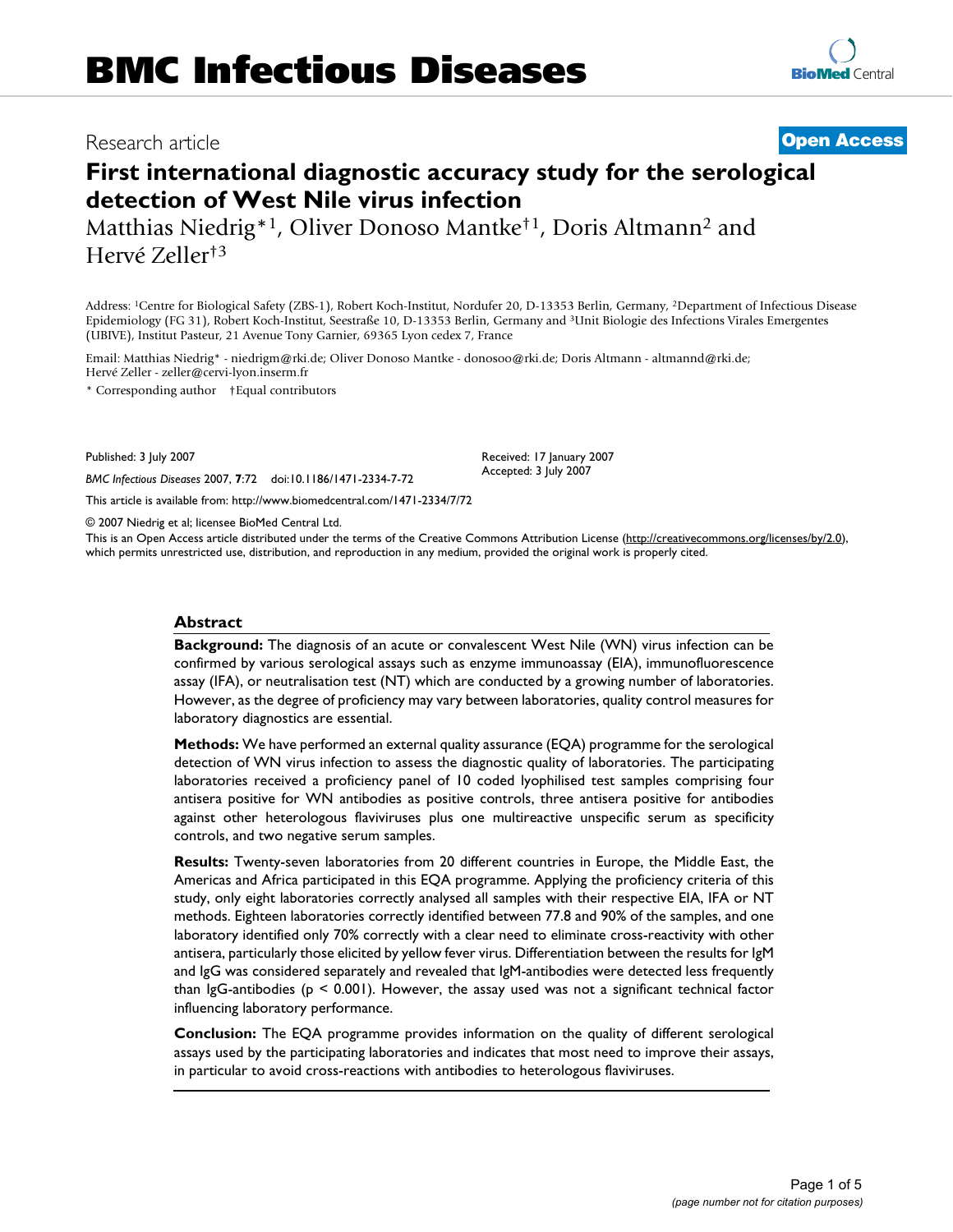# **Background**

West Nile (WN) virus is a mosquito-transmitted flavivirus which belongs to the Japanese encephalitis virus group. It occurs throughout Africa, the Middle East, southern Europe, Russia, India and Indonesia, and was recently introduced into North America [1-3]. Migratory birds are involved in the transmission cycle of this virus as amplifying hosts, and humans and horses are considered to be accidental dead-end hosts [1,4]. In humans, the majority of WN virus infections cause a non-symptomatic or a mild flu-like illness. However, some infections can cause encephalitis which may lead to death, particularly in elderly patients [3]. WN virus is a clear example of the tremendous impact that virus spread and evolution can have on human beings. From 1999 to 2006 there were 8422 neuroinvasive WN cases (including 889 fatalities) reported in the United States [5]. The incidence of WN virus in Europe is comparatively poorly studied and the risk for a similar epidemic, although low, cannot be precisely estimated [6]. The availability of reliable serological assays such as the enzyme immunoassay (EIA), immunofluorescence assay (IFA) or neutralisation test (NT) is an important prerequisite for the clinical diagnosis and epidemiological surveillance of WN virus infections.

A major problem for WN serological assays is their high degree of cross-reactivity with antibodies produced in response to other simultaneous and/or previous flavivirus infections [7]. False positive results are due to the crossreactivity of antibodies specific for related epitopes found on other flaviviruses (e.g. Saint Louis encephalitis-, dengue-, yellow fever-, tick-borne encephalitis-, or Japanese encephalitis virus) induced by natural infection or vaccination. This is mainly true for IgG- and in some cases for IgM-antibodies. Since differentiation of a specific immune response is difficult, a fourfold increase in antibody titre in follow-up patient sera is mandatory for a positive diagnosis [8].

Several research laboratories have developed serological assays for WN virus infection and a number of commercial test kits are now available [9]. However, the performance of these methods varies considerably between laboratories. Comprehensive external quality control studies for WN serology have not yet been performed and little information is available about the relative and overall proficiency in different laboratories. Comparative testing of well-characterised samples is the best method of identifying weaknesses of single laboratories or of certain methodological components. The aim of this study was to assess the diagnostic accuracy across participating laboratories and the tests they use by performing the first international external quality assurance (EQA) study for the serological detection of WN virus infection.

#### **Methods**

#### *Participants and recruitment*

Twenty-seven laboratories from 20 different countries participated in this EQA programme, including 20 laboratories from Europe, three from the Middle East, three from North or South America and one from Africa. A complete list of participants is given in the acknowledgements section. The study was announced as an EQA study on diagnostic proficiency run by the European Network for diagnostics of 'Imported' Viral Diseases (ENIVD), including publication of the results in a comparative and anonymous manner. Participation was open and free of charge to all laboratories performing WN diagnostics. Selection of invitees was based on the register of ENIVD members as well as on their contributions to the literature relevant to this topic.

#### *Preparation of test samples*

Test samples for the proficiency panel were generated by diluting well-characterised human sera with fresh-frozen plasma tested and confirmed to be negative for HIV, hepatitis B-, hepatitis C-, WN- and non-WN-flaviviruses. After dilution, the enriched serum samples were heat-treated  $(56^{\circ}C, 1 h)$ , frozen and lyophilised in aliquots of 100 µl to prepare proficiency panels consisting of 10 test samples. As positive controls the panel comprised aliquots of four antisera positive for WN antibodies purchased from SeraCare Life Sciences, Milford, MA, USA. For specificity controls, aliquots of three antisera containing antibodies reactive with heterologous flaviviruses (tick-borne encephalitis-, yellow fever- and Dengue virus) provided by reference laboratories of our network and one serum with a known unspecific reactivity against cell and mitochondrial structures provided by EUROIMMUN AG, Lübeck, Germany were included. Two additional aliquots from confirmed seronegative samples served as negative controls. Two sets of this EQA panel were tested for specific activity by two expert laboratories to confirm the quality of the samples after preparation.

#### *Distribution of test samples and given instructions*

All samples were sent out by regular mail and arrived within 1 week after sending, according to the date of arrival provided by the participants. It was recommended that the samples be resuspended with 100 µl distilled water and centrifuged for 5 min to remove any aggregates before testing. The participants were asked to analyse the material by the diagnostic methods they routinely used for the serological detection of WN virus infection. There was no obligation concerning the test procedure to be used but information concerning the type/format (EIA, IFA, NT) and whether it was an in-house assay or a commercial kit was requested. No further information regarding the detailed processing of the NTs (format, cell line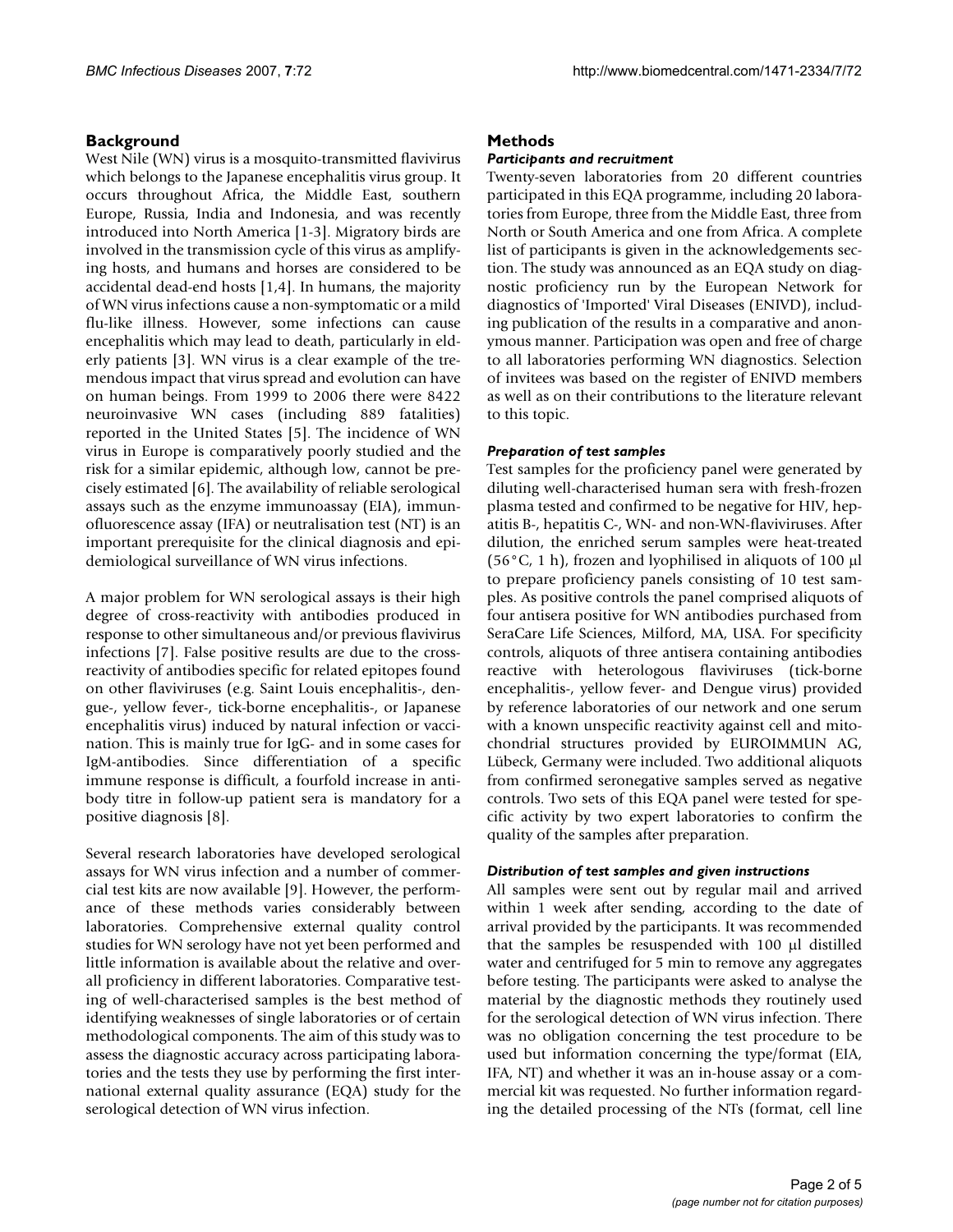used, 50% or 90% calculation, reference etc.) were provided by the participating laboratories.

#### *Evaluation of participants' results*

The following two criteria were selected as the minimum requirements for successful overall proficiency, scored with 10 points (= 100%). First, laboratories had to detect the four WN-positive samples irrespective of the differentiation between IgM and IgG; this means that at least one of these tests had to give a positive result. Second, the antisera containing cross-reactive antibodies to heterologous flaviviruses (tick-borne encephalitis-, yellow feverand dengue virus) or the known unspecific serum should not give a positive result and/or should be recognised as being unspecific. Equivocal or borderline results with the non-WN-flavivirus positive samples were treated as negative. The indeterminate result of Lab. No. 15 in one of the negative samples was identified as such and was not used in the evaluation. False positive or negative results as well as non-clarified results with clinical consequences were given a score of -1. The differentiation between IgM and/ or IgG results was considered separately and gave additional information concerning the quality of the laboratory diagnostics. Data collected were entered into Microsoft Excel (Microsoft Corp., Bellingham, WA, USA) and analysed using SPSS 14.0 for Windows. Results with respect to categorised variables were analysed by the chisquare test. Whether or not common technical factors or particular samples influenced the performance of the participating laboratories was assessed by univariate and multivariate logistic regression. A p-value < 0.05 was considered to indicate statistical significance.

#### **Results and Discussion** *Overall proficiency of the participants*

Table 1 summarises the results obtained and gives details on the serological assays used by the participating laboratories. Only eight  $(\sim 30\%)$  of 27 participating laboratories passed the minimum requirements for successful performance. The main problem of the other laboratories in achieving the minimum proficiency standards were due to cross-reactivities with sera containing antibodies to heterologous flaviviruses, mainly with a serum from a yellow fever vaccinee (14 laboratories; ~52%). Surprisingly, this sample #7 exhibited cross-reactions in three out of seven in-house NTs performed by the participants (Table 1). This demonstrates the limitation of this highly specific assay and the great variation it could cause in the overall proficiency, as described previously [10]. However, the NT is not a suitable assay for rapid diagnosis and should be combined with an initial detection method. The distinct cross-reactivity with sera positive for antibodies against yellow fever virus is a well known difficulty for all common serological assays and is also mentioned in the instruction leaflet of the commercial test kits [11]. Poor performance was also attributable to a lack of sensitivity in five laboratories (Lab. No. 9, 10, 24, 30, 39) while in two other laboratories (Lab. No. 11, 17) it was caused by false positive results, possibly resulting from inadequate internal controls (Table 1).

#### *Sensitivity for WN specific IgM and IgG antibodies*

Of the four clearly WN positive samples, samples #5 and #6 were identified by nearly all laboratories in all assays (100% and 96.3%, respectively) whereas samples #8 and #12 were detected in 88.8% and 81.5% of all analyses performed (Table 1). Interestingly, the detection of IgM antibodies did not correlate with the sensitivity for detecting IgG antibodies (Table 2). In those laboratories  $(N = 19)$ analysing both the specific IgM and IgG responses, anti-WN specific IgM activity was correctly identified for sample #6 by 94.7% (correct negative results), for #5 by 78.9%, for #12 by only 63.2% and #8 by only 57.9% (all correct positive results). IgM antibodies were detected significantly less ( $p < 0.001$ ) than IgG antibodies with correct test results between 89.5 and 100% (correct positive results). The results clearly demonstrate that either the assays have to be improved or that the assays were not performed correctly. As described in previous EQA studies [12], these findings indicate that there is a considerable risk that acute infections are overlooked. Reliable assays for IgM detection are a prerequisite for the diagnosis of acute or recent infections in humans and their development is therefore very important.

### *Factors influencing laboratory performance*

Nine laboratories used commercial tests (8× West Nile virus ELISA IgG/IgM test, Focus Diagnostics Inc., Cypress, CA, USA; 1× West Nile virus ELISA IgG/IgM test, PanBio; 1× West Nile virus IFA kit, PanBio Ltd., Queensland, Australia) and 18 laboratories used in-house tests (9× EIA; 6× IFA and 7× NT). We therefore assessed whether common technical factors influenced the accuracy of the participating laboratories. While we found no significant variation (data not shown) when comparing the two different technical factors, i.e. assay type/format (EIA vs. IFA vs. NT) and assay origin (in-house assay vs. commercial assay), multivariate logistic regression analysis revealed that the samples used had a significant influence on laboratory performance (Table 3). Sample #7 showed – compared to the other samples (except  $#2$ ,  $#3$  and  $#5$ ) – a 5- to 33-fold lower likelihood of correct classification. This result underlined with statistical significance the analysis of overall proficiency. The assays tested clearly need to eliminate cross-reactivity with antisera positive for related antibodies, particularly those specific for yellow fever virus. This will be a future objective for the improvement and development of diagnostic methods for WN virus. As previously mentioned and in agreement with a previous EQA study for the serological detection of dengue virus infection [12,13], there was no significant difference between the use of commercial or in-house assays.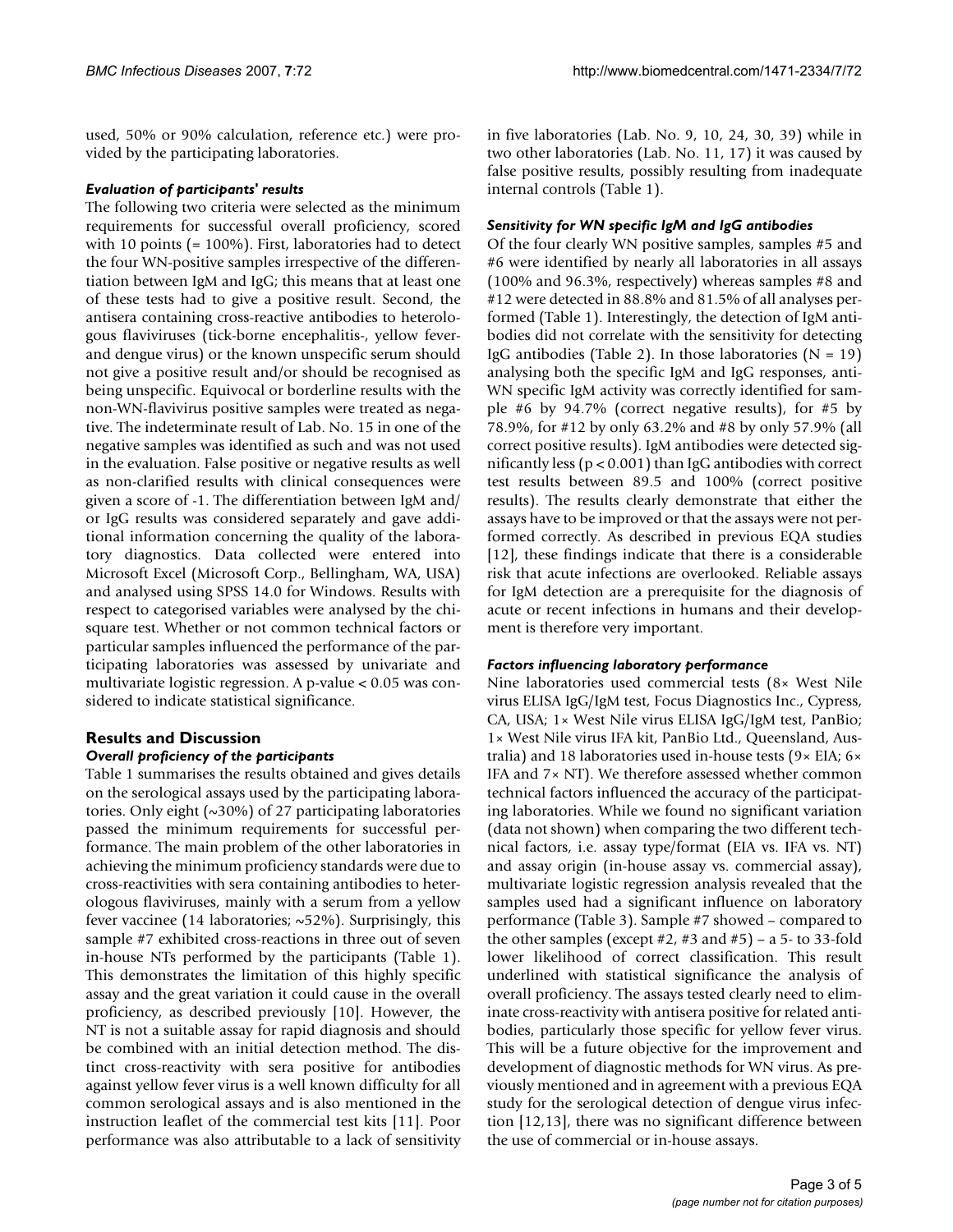|                 |                       | Sample N°  |             |                       |                                  |                          |                          |                         |         |           |                      |                         |
|-----------------|-----------------------|------------|-------------|-----------------------|----------------------------------|--------------------------|--------------------------|-------------------------|---------|-----------|----------------------|-------------------------|
| Lab. N°         | Assay used            | #8 anti-WN | #12 anti-WN | #5 anti-<br><b>WN</b> | #6 anti-WN                       | #10 anti-TBE             | #7 anti-YF               | #II anti-<br><b>DEN</b> | #3 neg. | $#2$ neg. | #I<br>unspec.        | Correct<br>results in % |
| 2 <sup>†</sup>  | EIA/IFA <sub>ih</sub> | $(-)/+$    | $(-)/+$     | $(-)/+$               | $-$ /+                           | $\blacksquare$           | $\blacksquare$           |                         |         |           |                      | 100.0                   |
| 4               | EIA <sub>ih</sub>     | $+/+$      | $+/+$       | $+/+$                 | $-$ /+                           | $^\ast$                  | .∗                       |                         |         |           |                      | 100.0                   |
| 8               | EIA <sub>ih</sub>     | $+$ /(-)   | $+/+$       | $+/+$                 | $-$ /+                           | $\overline{\phantom{a}}$ | $-Ie$                    |                         |         |           |                      | 100.0                   |
| 18              | EIA <sub>ih</sub>     | $+/+$      | $+/+$       | $+/+$                 | $-$ /+                           |                          | $^\ast$                  |                         |         |           | ÷                    | 100.0                   |
| 29              | IFA <sub>ih</sub>     | $(-)/+$    | $(-)/+$     | $+/+$                 | $-$ /+                           |                          | $^\ast$                  |                         |         |           | L,                   | 100.0                   |
| 37              | EIA <sub>ih</sub>     | $\ddot{}$  | $\ddot{}$   | $\ddot{}$             | $\ddot{}$                        | ٠                        | $^\ast$                  |                         |         |           | ÷                    | 100.0                   |
| 5               | EIA <sub>F</sub>      | $+/+$      | $e/+$       | $+/+$                 | $-1$                             | $\ddot{\phantom{1}}$     | $-/(+)$                  |                         |         |           | ä,                   | 90.0                    |
| 6               | IFA <sub>ih</sub>     | $(-)/+$    | $(-)/+$     | $+/+$                 | $-$ /+                           | $\overline{\phantom{a}}$ | $-/(+)$                  |                         |         |           | ä,                   | 90.0                    |
| 9               | IFA <sub>p</sub>      | $(\cdot)$  | $(+)/(+)$   | $+/+$                 | $-/(+)$                          | ٠                        | $\ast$                   |                         |         |           | ÷                    | 90.0                    |
| $\overline{10}$ | IFAi <sub>h</sub>     | $(-)/+$    | $(\cdot)$   | $(-)/+$               | $-$ /+                           | ä,                       | $\sim$                   |                         |         |           | L,                   | 90.0                    |
| 4               | EIA <sub>ih</sub>     | $(-)/+$    | $+/+$       | $(-)/+$               | $-$ /+                           | $\overline{\phantom{a}}$ | $-/(+)$                  |                         |         |           | ä,                   | 90.0                    |
| 16              | EIA <sub>F</sub>      | $+/+$      | $e/+$       | $+/+$                 | $-$ /+                           | $\overline{\phantom{a}}$ | $-/(+)$                  |                         |         |           | ä,                   | 90.0                    |
| 17              | IFA <sub>ih</sub>     | $(-)/+$    | $(-)/+$     | $+/+$                 | $-1$                             | ÷.                       | $-l$ e                   |                         |         | ÷.        | $-/(+)$              | 90.0                    |
| 20              | EIA <sub>F</sub>      | $+/+$      | $e/+$       | $+/+$                 | $-$ /+                           | $\blacksquare$           | $-/(+)$                  |                         |         | ÷         | $\overline{a}$       | 90.0                    |
| 23              | EIA <sub>F</sub>      | $(-)/+$    | $(-)/+$     | $(-)/+$               | $-$ /+                           | $\overline{\phantom{a}}$ | $-/(+)$                  |                         |         |           | ÷,                   | 90.0                    |
| 35              | $EIAF+P$              | $e/+$      | $e/+$       | $e/+$                 | $-$ /+                           | $\overline{\phantom{a}}$ | $-/(+)$                  |                         |         |           | $\blacksquare$       | 90.0                    |
| $\mathbf{H}$    | IFA <sub>ih</sub>     | $+/+$      | $+/+$       | $+/+$                 | $(+)/+$                          | $\overline{\phantom{a}}$ | $-/(+)$                  |                         |         | $\sim$    | $(+)$                | 80.0                    |
| 13              | EIA <sub>F</sub>      | $+/+$      | $e/+$       | $e/+$                 | $-$ /+                           | $\overline{\phantom{a}}$ | $-/(+)$                  | $(+)$ .                 |         |           | $\blacksquare$       | 80.0                    |
| 24              | EIAi <sub>h</sub>     | $\ddot{}$  | $(\cdot)$   | $\ddot{}$             | $(\cdot)$                        | $\overline{\phantom{a}}$ | $\blacksquare$           | $\sim$                  |         |           | $\sim$               | 80.0                    |
| 25              | EIA <sub>F</sub>      | $(+)/+$    | $(-)/e$     | $(+)/+$               | $-$ /+                           | $\overline{\phantom{a}}$ | $-/(+)$                  | $\overline{a}$          |         |           | $\ddot{\phantom{0}}$ | 80.0                    |
| 33              | EIA <sub>ih</sub>     | $\ddot{}$  | $\ddot{}$   | $\ddot{}$             | $\begin{array}{c} + \end{array}$ | $(+)$                    | $(+)$                    | $\blacksquare$          |         |           | ä,                   | 80.0                    |
| 15              | EIA <sub>F</sub>      | $+/+$      | $+/+$       | $+/+$                 | $-$ /+                           | $(+)$ /-                 | $-/(+)$                  | ind.                    |         |           | ÷                    | 77.8                    |
| 30              | EIA <sub>ih</sub>     | $(\cdot)$  | $(\cdot)$   | $\ddot{}$             | $\ddot{}$                        | ä,                       | $(+)$                    | ٠                       |         |           | ä,                   | 70.0                    |
| $\overline{7}$  | NT <sub>ih</sub>      | $(+)$      | $(+)$       | $\ddot{}$             | $\ddot{}$                        |                          | ä,                       |                         |         |           | ä,                   | 100.0                   |
| 36              | NT <sub>ih</sub>      | e          | $\ddot{}$   | $\ddot{}$             | $\begin{array}{c} + \end{array}$ | ٠                        | $\overline{\phantom{a}}$ |                         |         |           | ä,                   | 100.0                   |
| П               | NT <sub>ih</sub>      | $\ddot{}$  | $\ddot{}$   | $\ddot{}$             | $(+)$                            | ä,                       | $\blacksquare$           | $\sim$                  |         | $\sim$    | $^{(+)}$             | 90.0                    |
| 5               | NT <sub>ih</sub>      | $\ddot{}$  | $\ddot{}$   | $\pmb{+}$             | $\ddot{}$                        | ÷.                       | $(+)$                    | $(+)$                   |         |           | ÷.                   | 80.0                    |
| 12              | NT <sub>ih</sub>      | $\ddot{}$  | $\ddot{}$   | $\ddot{}$             | $\ddot{}$                        | $(+)$                    | $(+)$                    | ÷                       |         |           | ÷.                   | 80.0                    |
| 39              | NT <sub>ih</sub>      | $(\cdot)$  | $(\cdot)$   | $^{(+)}$              | $(+)$                            | $\sim$                   | $\blacksquare$           |                         |         |           |                      | 80.0                    |
| 30              | NT <sub>ih</sub>      | $(\cdot)$  | $(\cdot)$   | $\ddot{}$             | $\begin{array}{c} + \end{array}$ |                          | $(+)$                    |                         |         |           |                      | 70.0                    |

#### **Table 1: Overall results of the EQA for the serological detection of WN virus infection**

WN = West Nile; TBE = tick-borne encephalitis; YF = yellow fever; DEN = dengue; neg. = negative; unspec. = unspecific. x/x = lgM/lgG result: - = correct negative result; (-) = false negative result without meaning; + = correct positive result; (+) = weak positive result; e = equivocal result; ind. = indetermined. -\* = negative for WN virus, but other flavivirus detected; -# = negative for WN virus, but unspecific reaction detected. Results marked in bold mean false negative/positive results or non conclusive results which may have consequences for the decision of the clinician. ‡ Laboratory reported combined results: IgM tested by EIA and IgG tested by IFA. In other cases laboratories have reported combined results for IgM and IgG (single results).

EIA: Enzyme immunoassay; IFA: Immunofluorescence assay; NT: neutralisation test. Assays marked with the index "ih" are in-house assays. Assays marked in bold are commercial assays. Manufacturers: F = Focus Diagnostics Inc., Cypress, CA; USA, P = PanBio Ltd., Queensland, Australia.

#### **Table 2: Evaluation of the WN positive samples in the test panel\***

#### **Table 3: Samples influencing laboratory performance\***

| Expected<br>result IgM/IgG | Fraction of correct<br>classified results for<br>$lgM$ in $%$ | Fraction of correct<br>classified results for<br>IgG in % |
|----------------------------|---------------------------------------------------------------|-----------------------------------------------------------|
| $+/+$                      | 57.9 (11)                                                     | 89.5 (17)                                                 |
| $+/+$                      | 63.2(12)                                                      | 89.5(17)                                                  |
| $+/+$                      | 78.9 (15)                                                     | 100.0(19)                                                 |
| $-1$                       | 94.7 (18)                                                     | 100.0(19)                                                 |
|                            | $73.7^+$                                                      | 94.7                                                      |
|                            |                                                               |                                                           |

\* No. of laboratories: 19. Number of laboratories with correct results shown in brackets.

<sup>†</sup> IgM-antibodies are less detected than IgG-antibodies ( $X^2$  = 12.7; p < 0.001).

| Sample  | p-value | Odds-ratio | 95% confidence interval |
|---------|---------|------------|-------------------------|
| overall | 0.001   |            |                         |
| 7       |         |            |                         |
|         | 0.001   | 10.3       | $2.6 - 41.4$            |
| 6       | 0.001   | 33.1       | $4.0 - 275.7$           |
| 8       | 0.002   | 7.4        | $2.1 - 26.6$            |
| 10      | 0.001   | 10.3       | $2.6 - 41.4$            |
| п       | 0.001   | 15.4       | $3.1 - 76.8$            |
| 12      | 0.009   | 4.6        | $1.5 - 14.4$            |
|         |         |            |                         |

\* Multivariate logistic regression analyses. All samples shown had a significant influence on performance (see text for details).